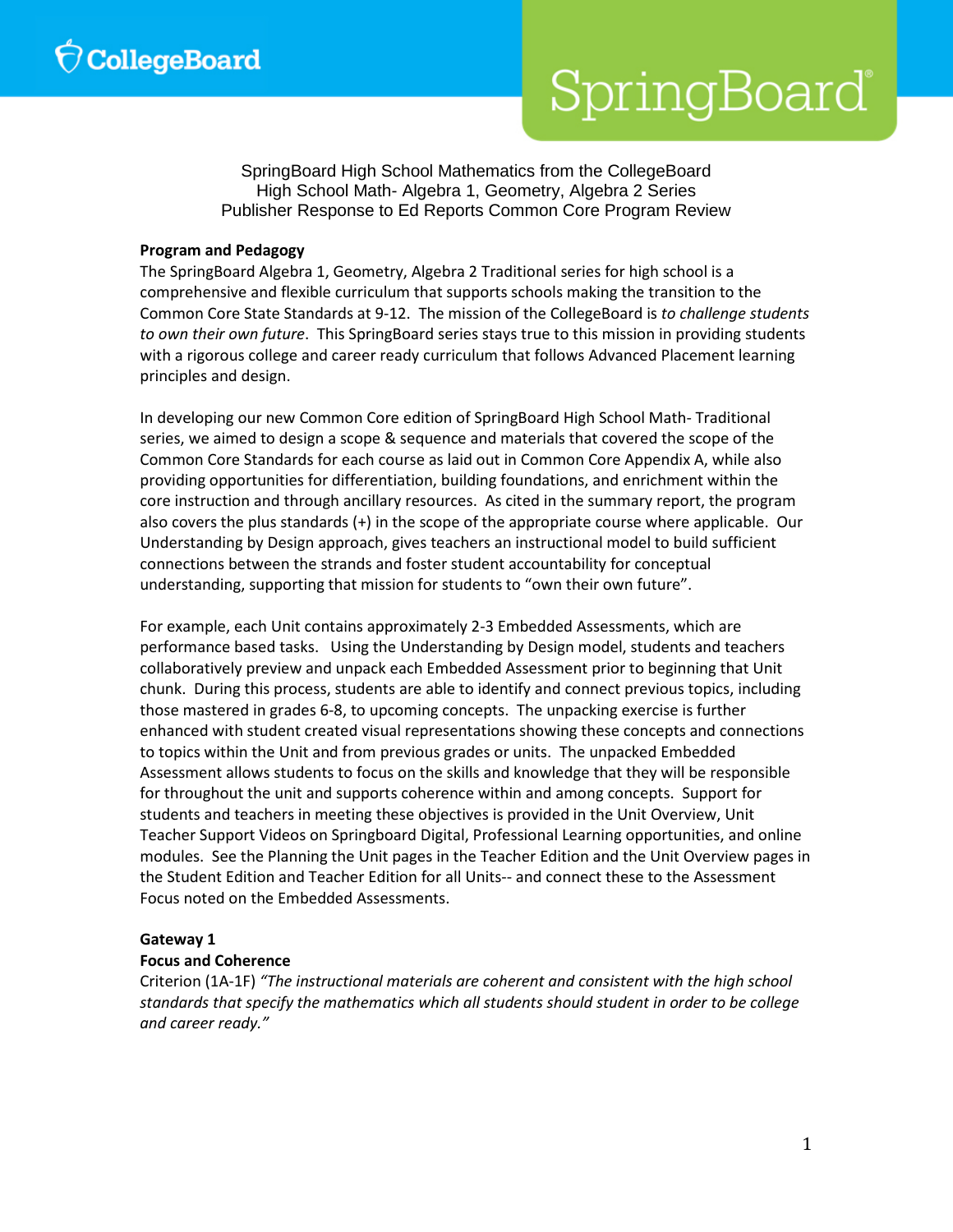#### **Indicator 1a.i**

In response to the Ed Reports review, evidence of Standard G-SRT.1b can be found in Geometry Unit 3: Lesson 17-1 and 17-2 in the Activity Practice and in Unit 5: Unit 5: Lesson 32-3 Activity Practice.

The standards that were seen as partially met due to lack of student opportunity to prove certain aspects stated in the standards can be enhanced and enriched with the ancillary resources such as Mini Lessons, Getting Ready Practice, and Additional Practice accessed on SpringBoard Digital. In addition, the suggested Learning Strategies that appear in the Student Edition and Teacher Edition provide a variety of ways through collaboration, reading and writing, and problem solving to give students the opportunity to provide certain aspects stated in the standards. Also, our performance based Embedded Assessments (EA) allow for student opportunities to demonstrate and prove understanding. For Standard A-REI.11 see these Embedded Assessments in Algebra 2- Unit 1 EA 1, Unit 4 EA 3, and Unit 5 EA 3.

#### **Indicator 1a.ii**

The Common Core State Standards for Mathematics (CCSSM) classify modeling as a K–12 standard for mathematical practice and as a conceptual category for high school (CCSSI 2010, p. 7). CCSSM also describes mathematical modeling as "the process of choosing and using appropriate mathematics and statistics to analyze empirical situations, to understand them better, and to improve decisions" (CCSSI 2010, p. 72). Highlighted opportunities for students to engage in the full modeling process include Algebra 1 Lesson 10-3. In this lesson, students conduct the experiment, gather their own data (all groups will get varied data and results), use their data to model the situation by creating a graph and an algebraic equation, and make predictions for the height of a stack with a certain number of cups. In Geometry Unit 5, Activity 36, students derive formulas for the surface area and volume of a sphere. This requires testing their models and making modifications as needed based on testing with different circles. Moreover, students are introduced to spherical (a non-Euclidean) geometry in which they make models and record observations. In Geometry, Activity 37, students write, test, and modify their conjectures based on changing dimensions of figures. Finally in Algebra 2 Lesson 35-1, Modeling Periodic Phenomena, students write a trigonometric function to model a real world scenario.

#### **Indicator 1c and 1d**

This indicator looks at the level of sophistication appropriate to high school. The SpringBoard scenario based content makes connections to real world applications and does not intentionally use gratuitous labeling for teachers or students, so as not to interrupt the flow of instruction.

The SpringBoard Materials connect supporting and major cluster content through meaningful problem scenarios and applications so coherence is deeply embedded and enhanced throughout the year. The Planning the Unit and Unit Overview pages allow the teacher to foster connections up front during the Getting Ready Exercises and while Unpacking the Embedded Assessment. SpringBoard provides Teacher to Teacher tips and guidance in the teacher wrap on furthering those connections. Our Professional Learning services provide a wide array of courses to further support teachers in implementation of the mathematical shifts.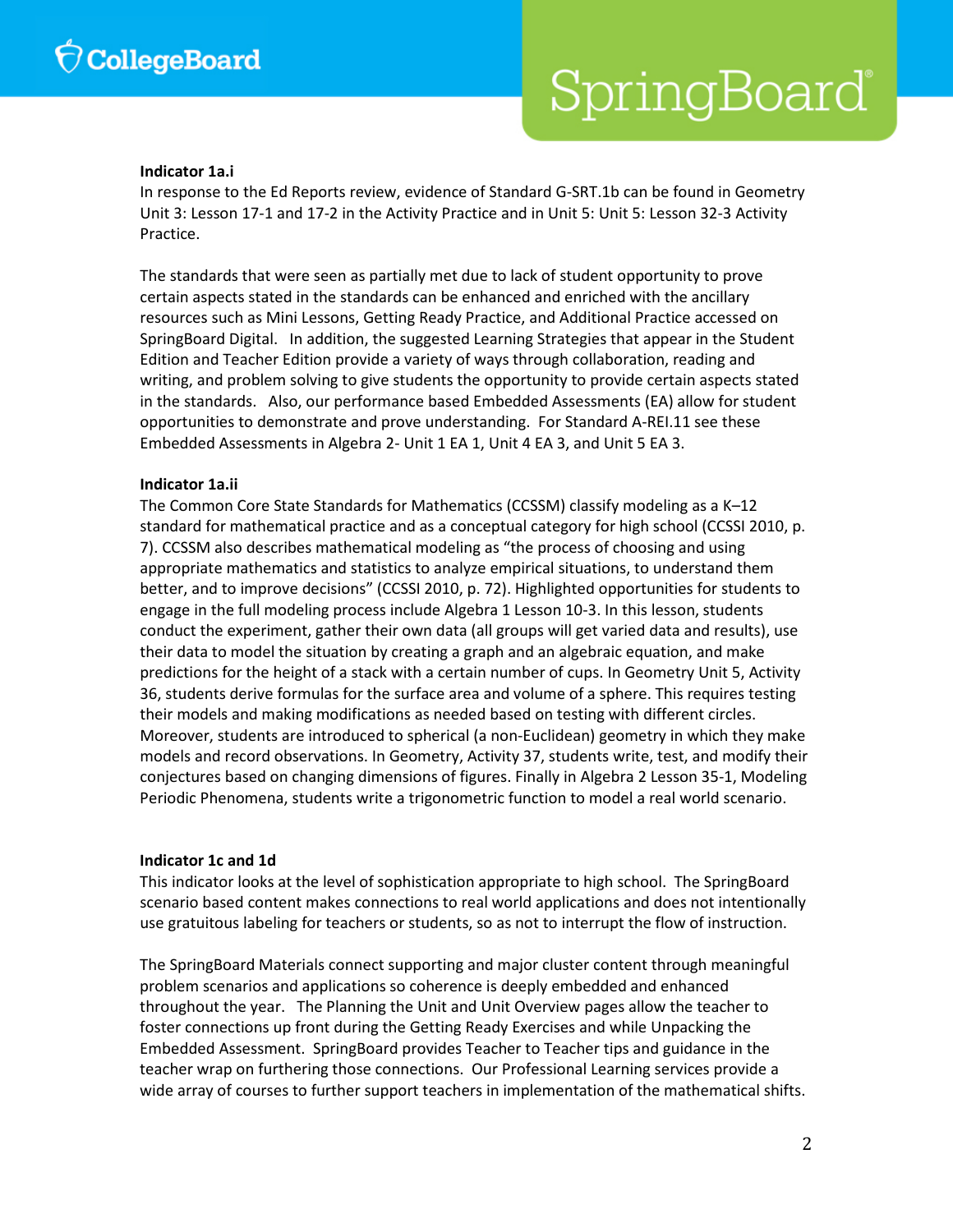#### **Indicator 1f**

The Materials explicitly identify and build on knowledge from Grades 6-8 to the High School Standards. The Getting Ready Exercises that are described in the SpringBoard Alignment report provide teachers with a metric for determining prerequisite mastery or deficiency to make instructional modifications. At the beginning of each Unit there is also reference in the Teacher's Edition to the Getting Started Practice available on SpringBoard Digital. These resources offer a worked out example and instructional practice to build proficiency of the foundational concepts and further support the grade level content progressions. These can be used throughout the instructional unit for more emphasis or building coherence as needed.

#### **Gateway 2**

#### **Rigor and Mathematical Practices**

The mathematics instruction in SpringBoard follows a balanced approach in which concepts are presented based on the most effective methods: *Directed* for basic mathematics principles, including examples and practice; *Guided* for concepts that need a combination of direct instruction and investigatory learning; and *Investigative* activities that allow students to explore and discover mathematics concepts through a contextual setting. You will see a balance of these activity types throughout the instruction.

The Standards for Mathematical Practice are truly embedded within the SpringBoard instructional design. They are evident in the Problem Solving, Collaborative, Reading, and Writing Strategies that are called out in the Student and Teacher Editions for each Activity as well as at point of use in the problem sets, practice, Embedded Assessments, and Checks for Understanding. In any given chunk of instruction and practice problems, students are provided with diverse questions that include open ended opportunities to write, explain, reason, construct arguments, and justify in each of our Guided, Directed, and Investigative Activities. There is support in the Teacher Edition wrap on implementation and support of these strategies that are in close alignment with the mathematical practices. In addition, our Professional Learning opportunities provide guidance for teachers in effective implementation of the Practices.

Our writers were very mindful in integrating and labeling the Mathematical Practices so that they could provide focused opportunities for students and teachers to place emphasis on them. SpringBoard uses a pedagogically intrinsic model with the Mathematical Practices; they should not be looked at in isolation, but as a standard for building positive habits of mind within the instructional content. Most of our embedded Learning Strategies embody the Mathematical Practices such as Construct an Argument, Critique Reasoning, Create Representations, Visualization, and Predict and Confirm, just to call out a few.

We feel that tools, representations, and manipulatives greatly improve a student's conceptual understanding of the standards and supports building proficiency of the Standards for Mathematical Practice. SpringBoard offers suite of virtual tools at point of use for every problem that are categorized by domain: Algebra, Geometry, Number Concepts, and Probability & Statistics. These can be accessed in SpringBoard Digital. Click/Tap on the + sign icon and then